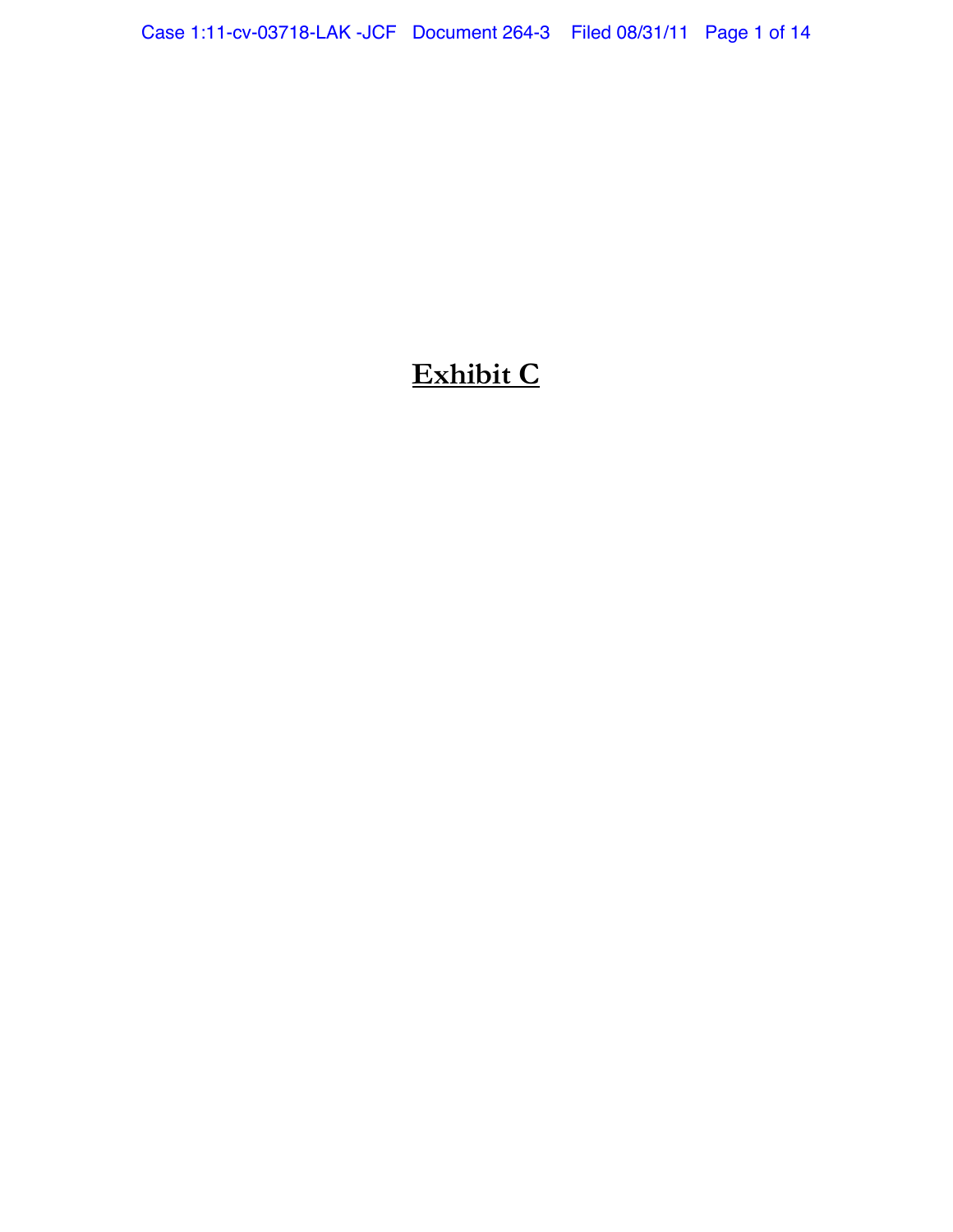# UNITED STATES DISTRICT COURT SOUTHERN DISTRICT OF NEW YORK

| CHEVRON CORPORATION,           | X<br>11 Civ. 3718 (LAK)<br>÷ |
|--------------------------------|------------------------------|
| Plaintiff,                     |                              |
| V.                             |                              |
| MARIA AGUINDA SALAZAR, et al., |                              |
| Defendants,                    |                              |
| -and-                          |                              |
| STEVEN DONZIGER, et al.,       |                              |
| Intervenors.                   |                              |
|                                | $\mathbf x$                  |

# **CHEVRON CORPORATION-S APPENDIX TO ITS PRIVILEGE LOGS IN RESPONSE TO DEFENDANTS HUGO GERARDO CAMACHO NARANJO-S AND JAVIER PIAGUAJE PAYAGUAJE-S FIRST SET OF REQUESTS FOR PRODUCTION OF DOCUMENTS AND THINGS, FIRST SET OF INTERROGATORIES (AS REVISED), AND FIRST SET OF REQUESTS FOR ADMISSION**

Pursuant to Federal Rules of Civil Procedure 26, 33, 34, 37 and Local Rules 26.2 and 26.3 for the United States District Court for the Southern District of New York, as modified by this Court's July 26, 2011 Order [DI 143], Plaintiff Chevron Corporation ("Chevron") hereby submits its Appendix to Chevron's Communications Privilege Log and Non-Communications Privilege Log ("Privilege Logs"), produced concurrently herewith in response to Defendants Hugo Gerardo Camacho Naranjo's and Javier Piaguaje Payaguaje's First Set of Requests for Production of Documents and Things, First Set of Interrogatories (as revised), and First Set of RequestS for Admission (collectively "the Requests"). The Privilege Logs submitted concurrently and this Appendix, incorporated by reference therein, assert the attorney-client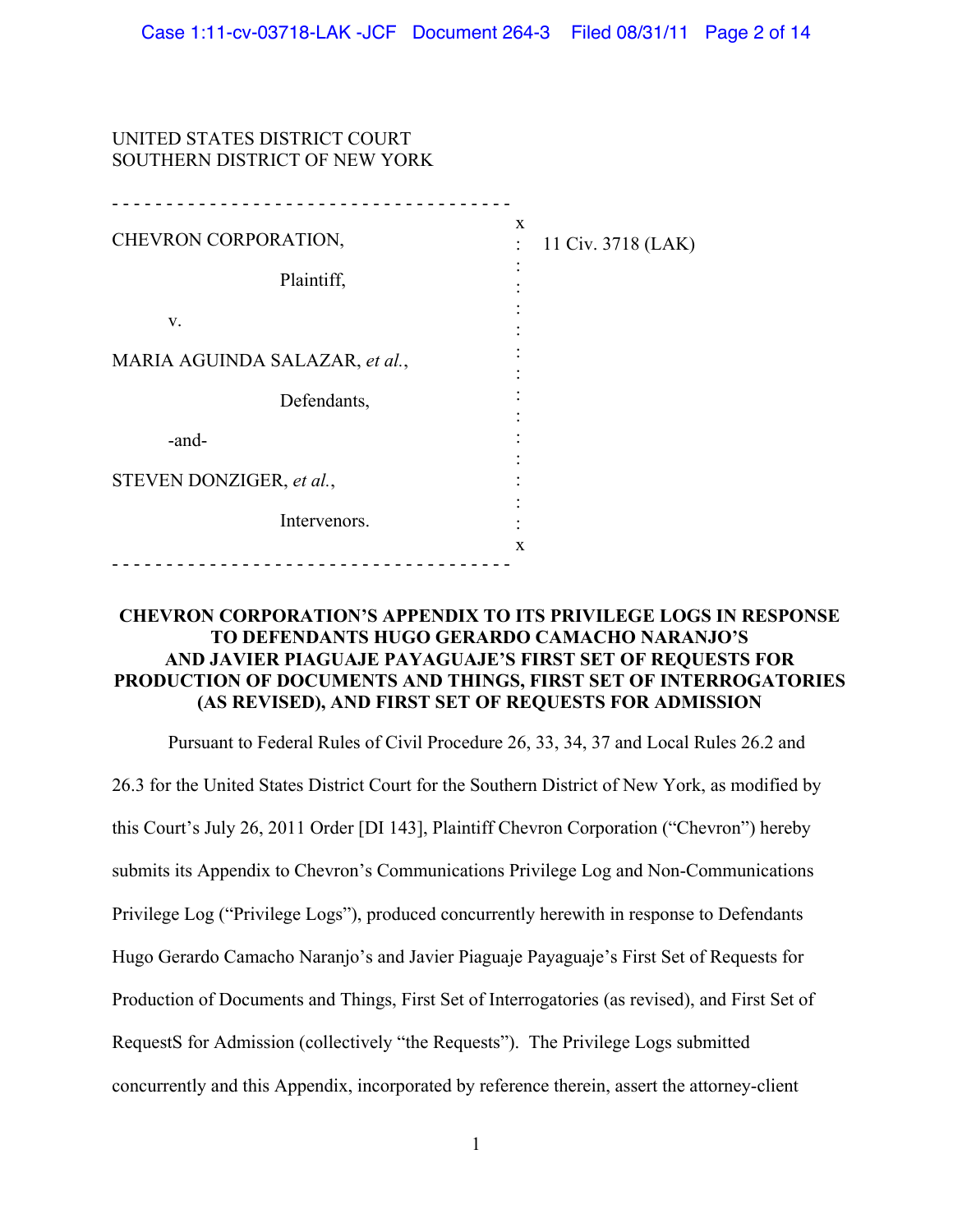## Case 1:11-cv-03718-LAK -JCF Document 264-3 Filed 08/31/11 Page 3 of 14

privilege, the work product doctrine, the common interest doctrine, the State of California or any other state private financial information privilege, and any other applicable privilege or immunity for only such COMMUNICATIONS, DOCUMENTS, or other tangible things that are non-objectionable, relevant, and responsive to the Requests. Any COMMUNICATIONS, DOCUMENTS, or other tangible things withheld on the basis of the attorney client privilege, the work product doctrine, or any other protection from disclosure have been treated as confidential material. Certain categories and date ranges of COMMUNICATIONS, DOCUMENTS, or other tangible things may include some DOCUMENTS or other materials subject to objection by Chevron, or that are not necessarily relevant or otherwise responsive. By including certain categories or date ranges on the Privilege Logs, Chevron does not waive, and hereby expressly reserves, any applicable objections, including but not limited to relevance, responsiveness, burden, and scope. $<sup>1</sup>$ </sup>

#### **DEFINITIONS**

## **A. Authors and Recipients**

 $\overline{a}$ 

Chevron's Privilege Logs contain categories of authors and recipients that are described in greater detail in this Appendix. These lists may not be exhaustive; they reflect Chevron's good faith effort following a reasonable search to identify appropriate authors and recipients of communications and other material as to which Chevron asserts privilege, work product, or other protection from disclosure.

 $1$  Indeed, the Court substantially narrowed the scope of this litigation in an order released just this morning. *See* August 17, 2011 Memorandum Opinion, *Chevron Corp. v. Salazar et*   $al.$ , 11-cv-3718 (LAK) (S.D.N.Y.) (Dkt. 229) (dismissing in part the LAPs' twenty-eighth and thirty-first affirmative defenses). Chevron reserves the right to amend its privilege log as appropriate.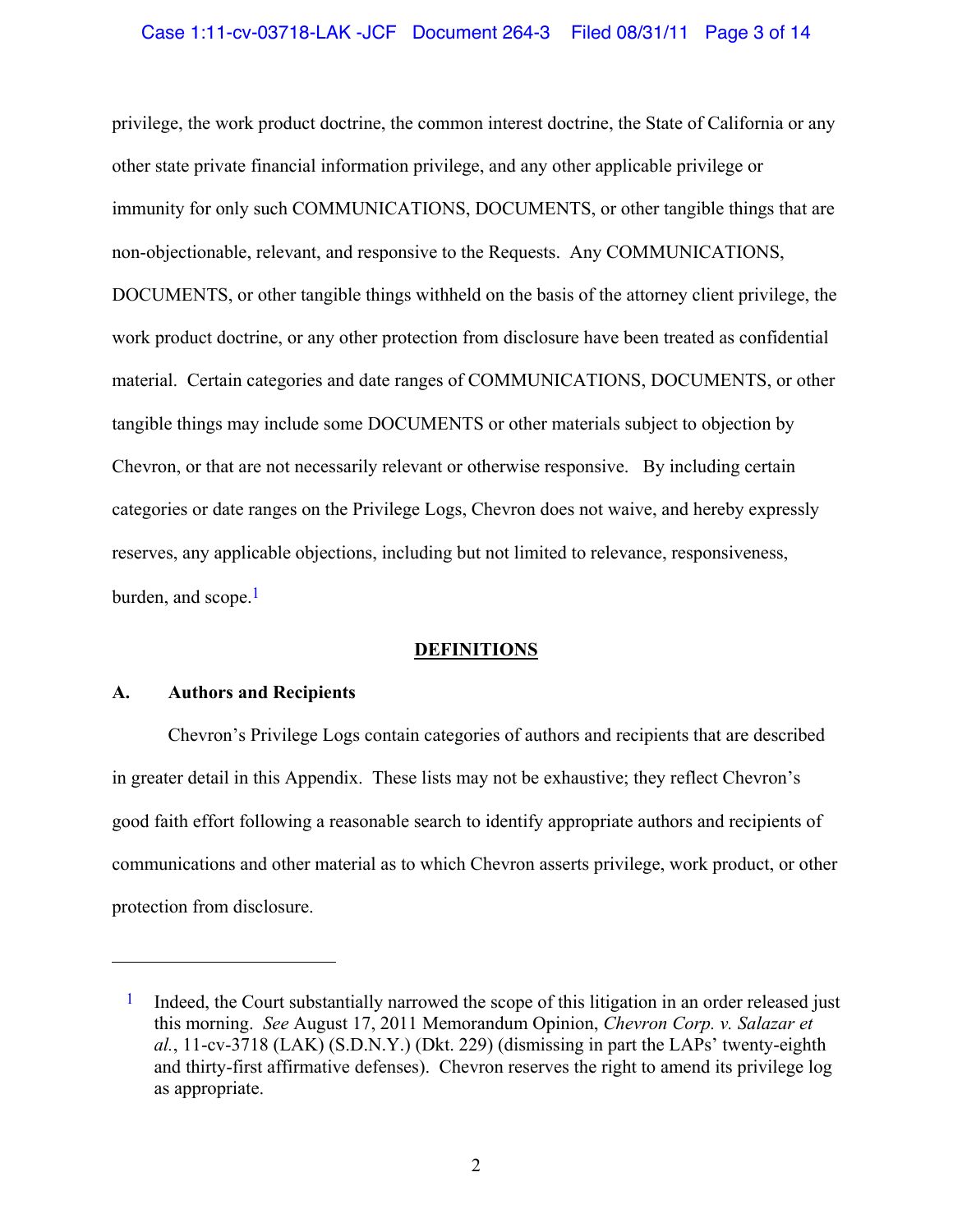#### Case 1:11-cv-03718-LAK -JCF Document 264-3 Filed 08/31/11 Page 4 of 14

1. The term "OUTSIDE COUNSEL" means and refers to attorneys and staff working on behalf of attorneys, retained by CHEVRON, TEXACO, TEXPET, or any parent, subsidiary, or affiliated entity thereof, in connection with the LAGO AGRIO DISPUTES or related matters, including but not limited to the following law firms, attorneys, and staff, and any attorneys and staff working with them or at their direction in connection with the LAGO AGRIO DISPUTES or related matters:

- Adams, Hendon, Carson, Crow & Saenger, P.A.: George W. Saenger.
- Akin Gump Strauss Hauer & Feld LLP: Brian Pomper.
- Andrade & Asociados: Juan Carlos Andrade Davila.
- Arkin Kaplan Rice LLP: Stanley S. Arkin, Deana Davidian, Cathy Faber, Howard Kaplan, Joseph Matteo, Andrew Metzger, Sean O'Brien, Alan Pfeffer, and Lisa Solbakken.
- Ballard Sphar LLP: Arthur Makadon and Burt Rublin.
- Bass Berry & Sims, PLC: H. Lee Barfield II, C. David Killion, and Jessalyn H. Zeigler.
- Boies, Schiller & Flexner LLP: Victoria Aufiero, David R. Boyd, Rafael Calatrava, Meredith Dearborn, Catherine Duong, Marwa Elbially, Donald Flexner, Jeremy M. Goldman, Shira Liu, Damien Marshall, Darien Meyer, John Neukom, Maxwell Pritt, Beko Reblitz-Richardson, Will Riffelmacher, Christina Seki, Adam R. Shaw, Jonathan Shaw, David W. Shapiro, Josh Sheptow, Carlos Sires, Tiphanie Sparks, Helen Torres, and David Zifkin.
- Bustamante & Bustamante: Diego Bustamante.
- Callejas & Asociados: Adolfo Callejas, Patricio Campuzano, Enrique Carvajal, Diego Larrea, and Alberto Racines.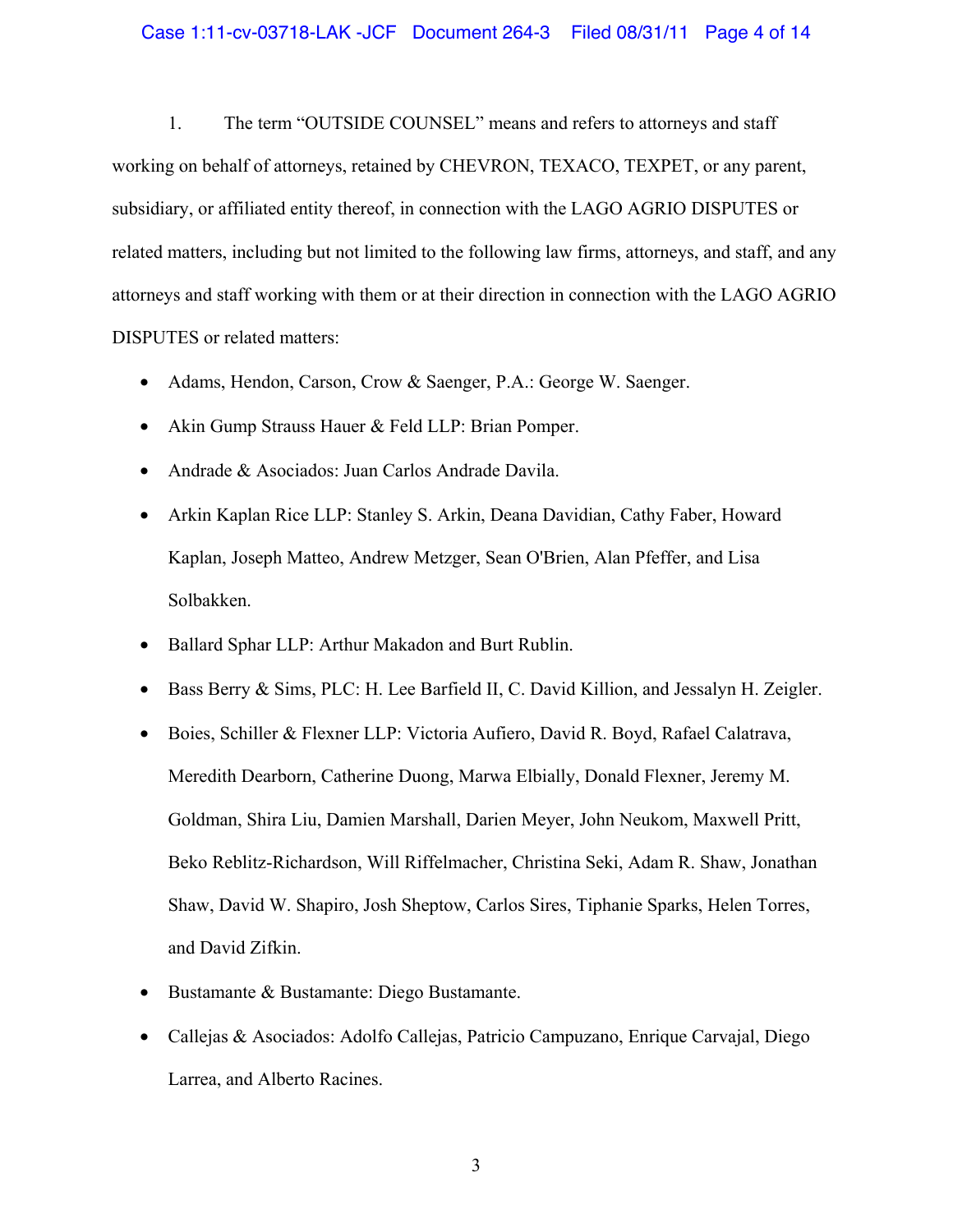- Cordero, Moreno & Corral: Jose Cordero Acosta and Rodrigo Cordero.
- Coronel Y Pérez: Hernand Pérez and Boanerges Rodríguez Freire.
- Crowell & Moring LLP: Peter Allgeier, Kent A. Gardiner, and Theodore Posner.
- Durrette Bradshaw PLC: Wyatt B. Durrette Jr. and Kevin Funk.
- Fragomen, Del Rey, Bernsen & Loewy, P.C.: Timothy S. Barker and Susan Bierenbaum.
- Gibson, Dunn & Crutcher LLP: Cyrus Benson, Robert C. Blume, Michael D. Bopp, Theodoe J. Boutrous Jr., Rachel S. Brass, Frederick A. Brown, Joseph P. Busch III, Scott J. Calfas, Christopher Chorba, Patrick W. Dennis, Ethan D. Dettmer, Patrick Doris, Thomas H. Dupree Jr., Scott A. Edelman, Lauren J. Elliot, Miguel A. Estrada, Douglas Michael Fuchs, Oscar Garza, Amy L. Goodman, Howard S. Hogan, Thomas G. Hungar, Christopher M. Joralemon, Scott M. Knutson, Daniel M. Kolkey, Brian J. Lane, Jonathan K. Layne, Judith Alison Lee, Robert W. Loewen, Raymond B. Ludwiszewski, Richard W. Mark, Randy M. Mastro, Matthew D. McGill, Thomas J.P. McHenry, Mitri J. Najjar, Karl G. Nelson, Andrea E. Neuman, G. Charles Nierlich, Theodore B. Olson, Mark A. Perry, Daniel J. Plaine, Julian W. Poon, Philip Rocher, Saptak Santra, George A. Schieren, Mark K. Schonfeld, Peter E. Seley, Laurence Shore, Orin Snyder, Alexander H. Southwell, Maurice M. Suh, John J. Sullivan, William E. Thomson, Jeffrey Trinklein, Stephen E. Tsoneff, Andrew S. Tulumello, John N. Viverito, James A. Walden, Robert C. Walters, Robert L. Weigel, Joseph D. West, and Meryl L. Young.
- Holland & Knight LLP: George Mencio.
- Jones Day: Henry Asbill, Emil Bayko, Steven Bennett, Martha Boersch, Michael Buhler, Gregory Castanias, John Cline, Thomas Cullen Jr., Michael Davitt, Fernando De Ovando, Thomas Demitrack, Brett Dick, David DiMeglio, Thomas Donnelly, Lester Droller,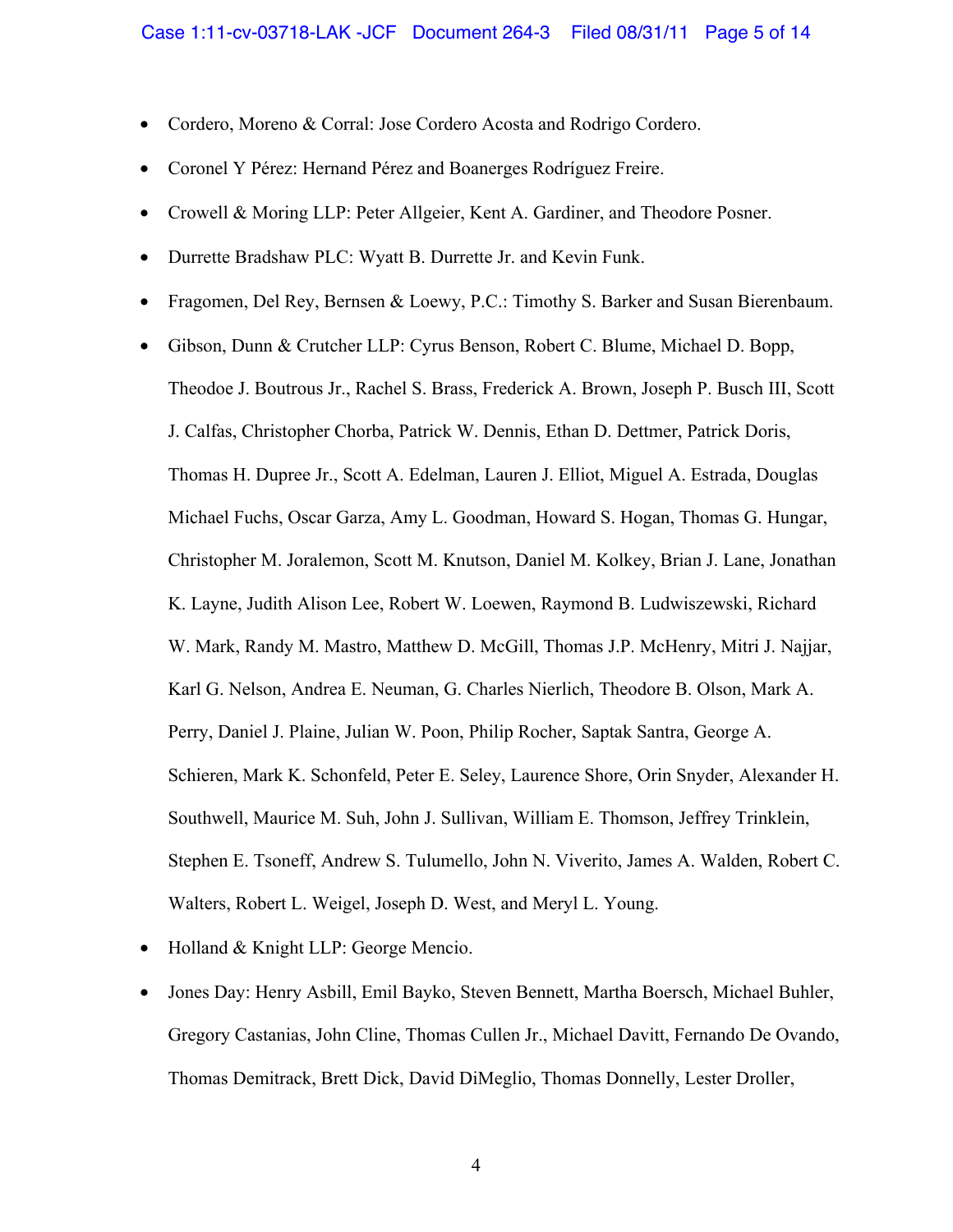Kathryn Fenton, Mercedes Fernandez, Louis Fisher, Joshua Fuchs, Melissa Gorsaline, Michael Graham, Timothy Hoxie, Scott Levine, Christopher Lovrien, Ian Lupson, Thomas Lynch, Nancy Mackimm, Thomas Mahlich, Teresa Maloney, C. Kevin Marshall, Laurent Martinet, Patrick McCartan, Kevin McDonald, Carmen G. McLean, Caroline Mitchell, Robert Mittelstaedt, James O'Bannon, William O'Reilly, James Olson, Yolanda Orozco, Stephen Pearson, Thomas Rector, Sharyl Reisman, Michael Rice, Candace Ridgway, Luis Riesgo, David Rutkowski, Iain Seow, Craig Shuttleworth, Luke Sobota, Craig Stewart, Barnaby Stueck, James Teater, Peter Wang, Raymond Wiacek, and John Williams.

- Kean Miller LLP: Louis Grossman, Esteban Herrera, Bill Jarman, Len Kilgore, Trey McCowan, and Mike Phillips.
- King & Spalding: Roberto Aguirre Luzi, Juan Alcala, Griffin Bell, Doak Bishop, Jim Boswell, John Bowman, George Branch, Steve Brody, Pat Brumbaugh, Jeffrey Bucholtz, Kevin Buster, James Castello, Dick Cirillo, Paul Clement, Ann Cook, Wade Coriell, Charles Correll, John Crespo, Ken Culotta, Joe Dorn, Ken Fleuriet, Ted Hester, Jody Hunt, Edward Kehoe, Dan King, Nolan Leake, Joe Loveland, Richard Marooney, Bobby Meadows, Les Oakes, Catherine O'Neil, Steve Orava, Ashley Parrish, Kathy Rhyne, Brian Rosner, Mike Russ, Eric Schwartz, Jim Snyder, Cynthia Stroman, John Taylor, Chet Tisdale, Carmen Toledo, Jose Valera, Brian White, Dan Willoughby, Carol Wood, and Chris Wray.
- Knott & Glazier LLP: Laura P. Yee.
- Larreátegui, Meythaler & Zambrano Abogados: Dra. Patricia Villamarin Andrade, Dr. José Meythaler Baquero, Dra. Catalina Vasconez Bassante, Patricia Manotoa Bautista,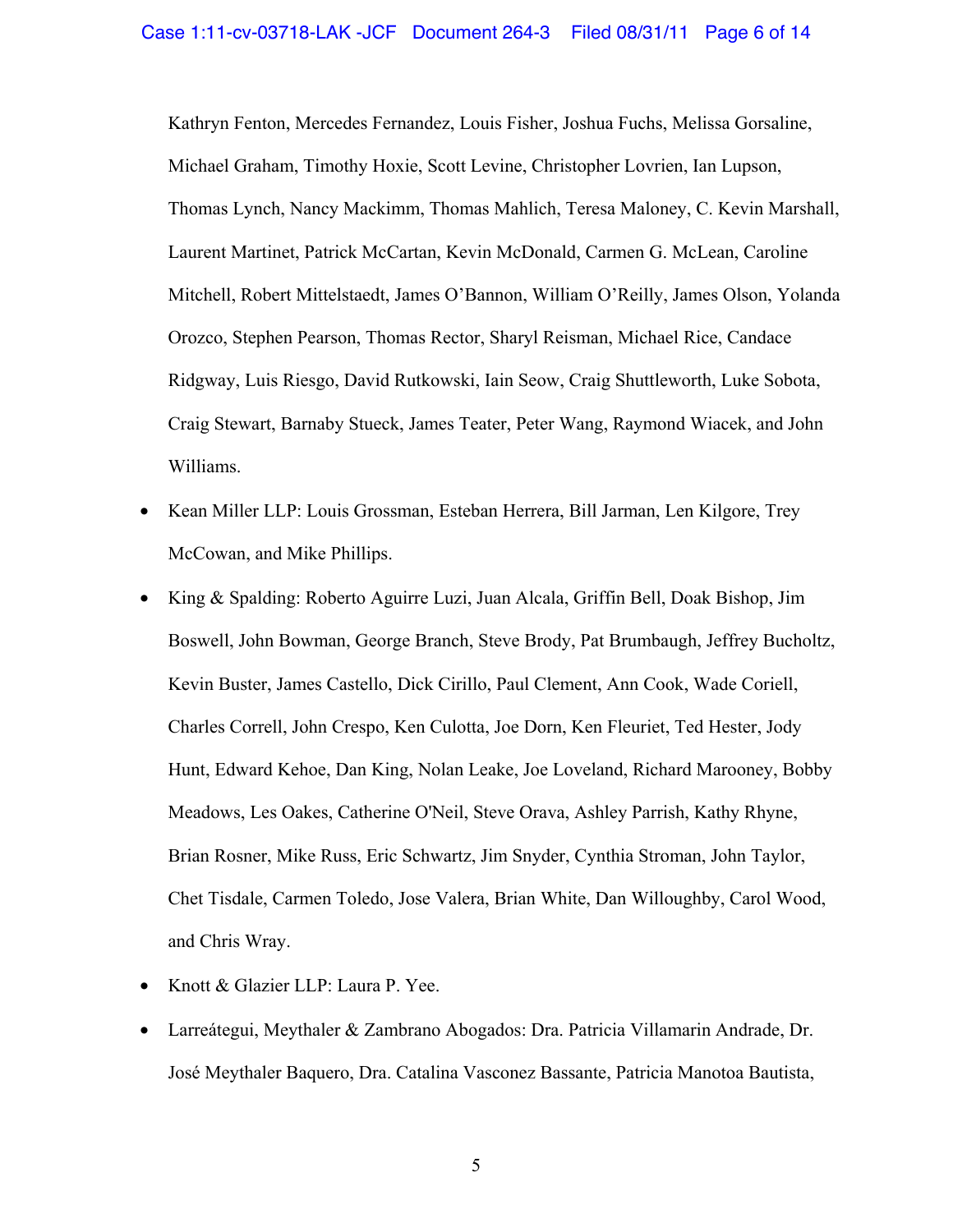Dra. Lorena Villagomez Cabezas, María Fernanda Fabara Guerra, Diana Pinto Guerra, Esteban Santos López, María Isabel Caicedo Mafla, Florencia Coronel Meythaler, Dr. José Ruben Terán Naranjo, Andrés Rubio Puente, Dr. Cristian Hermosa Sánchez, Carolina Velásquez, and Grace Zaldumbide Vinueza.

- Mayer Brown LLP: Michael Kantor.
- Modrall, Sperling, Roehl, Harris & Sisk, P.A.: John J. Kelley and Marte D. Lightstone.
- Nutter, McClennen & Fish, LLP: Robert Ullmann, Robyn S. Maguire, Heather B. Repicky, and Jennifer A. Smith.
- Paul, Frank & Collins: Robert DiPalma, Kimberly A. Jillson, David M. Pocius, and Kristina M. Roomet.
- Pérez Bustamante & Ponce Abogados: José Rumazo Arcos, Sebastián Pérez Artea, Jorge Cevallos Jácome, Rodrigo Jijón L., Diego Pérez Ordóñez, Bruno Pineda, and Jaime Zaldumbide Serrano.
- Pillsbury Winthrop Shaw Pittman LLP: David Hopmann, Robert James, Terry Kee, and Alfred Pepin.
- Radey Thomas Yon & Clark, P.A.: Harry O. Thomas.
- Schulte Roth & Zabel LLP: Richard Morvillo.
- Skadden, Arps, Slate, Meagher & Flom LLP: Greg Craig, Ian John, and Neal Stoll.
- Smith Lillis Pitha LLP: Damien Lillis.
- Sonnenschein Nath & Rosenthal LLP: Robin Adams, Glenn Gritzner, Mark Weller, and Audrey Young.
- Steptoe & Johnson LLP: Edward Krauland, Lawrence Riff, and Kirsten Spira.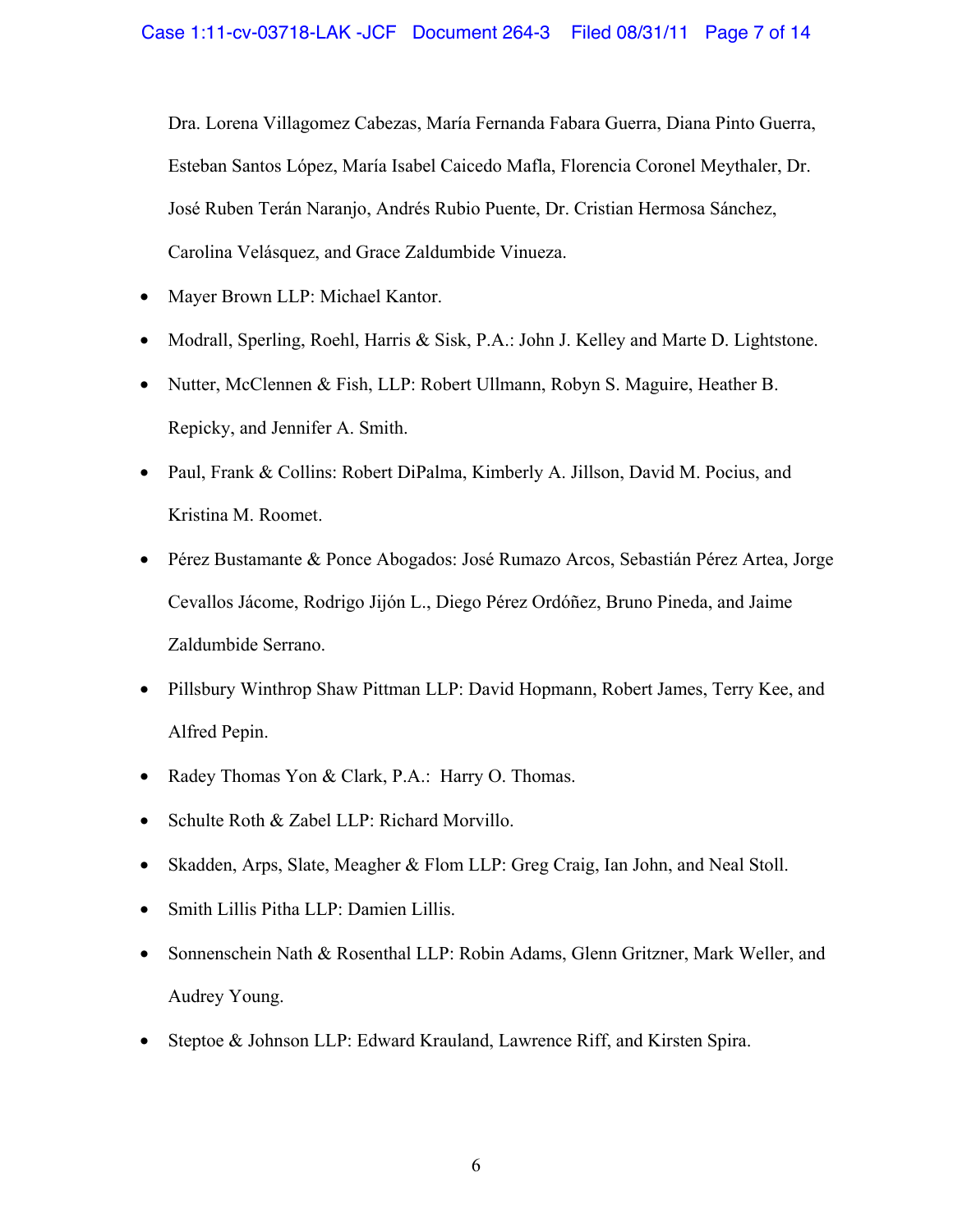- Stern & Kilcullen LLC: Justin Marchetta, Stephen Plotnick, Mark Rufolo, Herbert J. Stern, and Samuel Stern.
- Taft Stettinius & Hollister LLP: R. Joseph Parker.
- Non-U.S. outside counsel retained in connection with potential recognition and enforcement actions and related matters outside the United States.

2. The term "IN-HOUSE COUNSEL" means and refers to in-house attorneys acting in a legal capacity, and staff working on behalf of such in-house attorneys, at CHEVRON, TEXACO, TEXPET, or any parent, subsidiary, or affiliated entity thereof, in connection with the LAGO AGRIO DISPUTES or related matters, including but not limited to the following: Lydia Beebe, Matt Berner, Warren Brechtel, Marcia Bunkley, Chris Butner, Mathias Cabour, Greta Cardozo, Mark Cervenka, Kathleen Chambers, David Cohen, Lupe Daly, John Doorlay, William R. Duck, Matt Dunn, Sylvia Garrigo, Edwin Gonzalez, Jo Ann Gore, Thomas Gottsegen, Evangeline Gutierrez, Rick Hansen, Harvey Hinman, Carrie Ho, Margaret Hoffman, Tracie Howard, Charles James, Mark Jones, Anthony Knaapen, Timothy R. Knutson, Jason Koler, Michael Kolis, J. Stephen Lastrapes, Mimi M. Lee, Stacy Lucas, Anna Lupian, C.N. "Sandy" Macfarlane, Jose Martin, Elizabeth Matthews, Pablo Meneses, David Moyer, Hewitt Pate, Rodrigo Pérez Pallares, Peggy Perser, Christine Peterson, Tina Pompey, Irma Preciado-Budke, Mayda Prego, E.J. Rankin, A.S. Allyson Rosa, Deborah S. Scott, Edward Scott, Eliane Setton, Frank Soler, Tanya Valli, Jaime Varela, J. Brent Vasconcellos, Ricardo Reis Veiga, Thomas Wise, and Charles Ziemba.

3. The term "CHEVRON OTHER IN-HOUSE" means and refers to any director, officer, employee, or contractor of CHEVRON, TEXACO, TEXPET, or any parent, subsidiary, or affiliated entity thereof.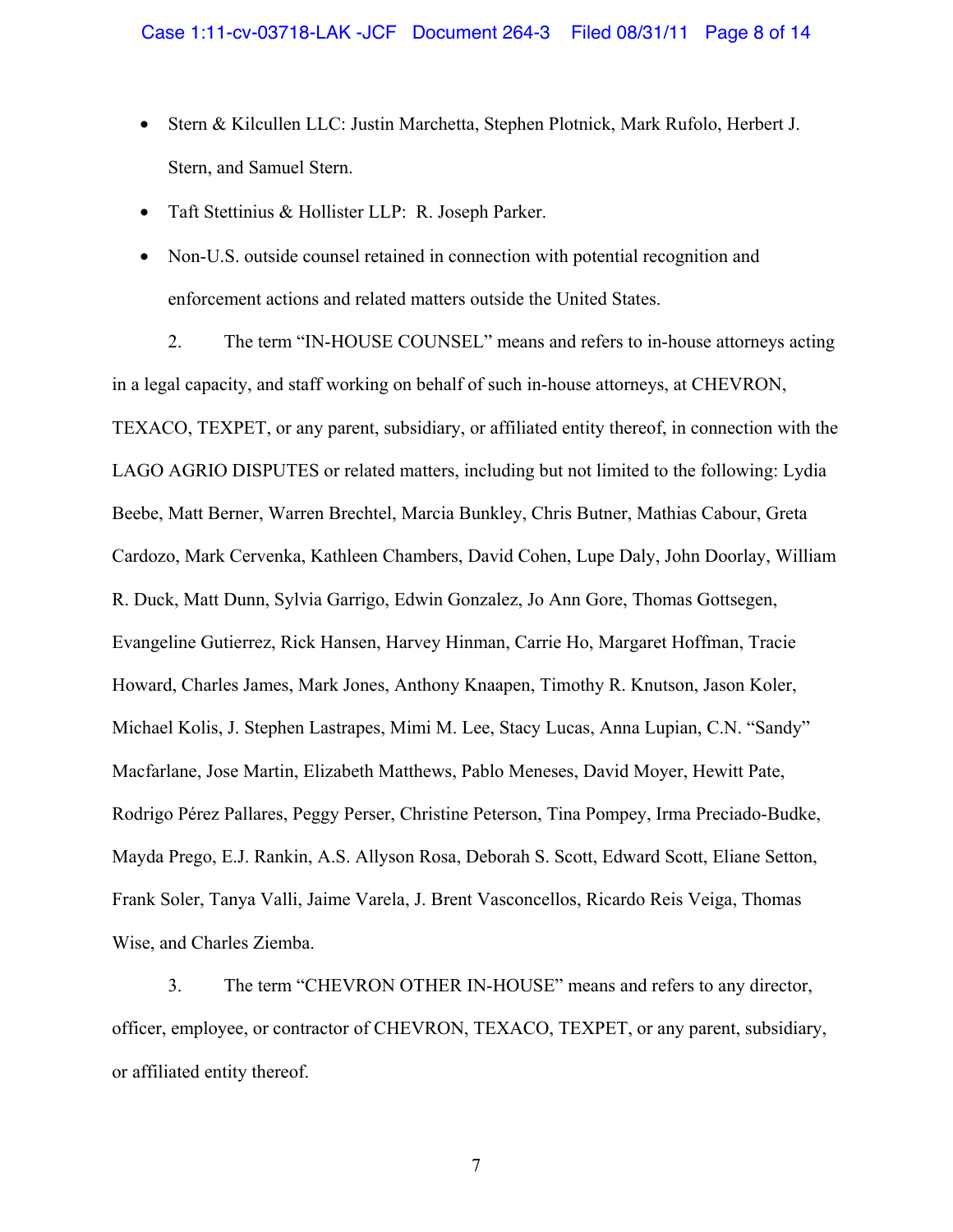4. The term "COMMON INTEREST COUNSEL" means and refers to attorneys, staff, agents, or representatives working on behalf of Ricardo Reis Veiga or Rodrigo Pérez Pallares in connection with the criminal prosecutions of them by the Republic of Ecuador, including but not limited to the following law firms, attorneys and staff, and any attorneys and staff working with them or at their direction in connection with the criminal prosecutions of Ricardo Reis Veiga or Rodrigo Pérez Pallares by the Republic of Ecuador:

- Covington & Burling LLP (counsel for Ricardo Reis Veiga): Enrique Armijo, Jason Criss, Thomas ("TL") Cubbage, Emily Holness, Natalie MacLean Leino, and Alan Vinegrad.
- Donoso & Donoso Asociados (counsel for Ricardo Reis Veiga and Rodrigo Pérez Pallares): Jaime Rodrigo Donoso, Emiliano Javier Donoso Vinueza, and David E. Rivas Vinueza.
- Rivero Mestre LLP (counsel for Rodrigo Pérez Pallares): Paula Aguila, Leigh-Ann Buchanan, Claudia Colon, Carolina Cruz, Paul Dans, Catherine Grieve, Mariely Letona, Aylia Licor, Andrea De Lima, Alex Lorido, Jorge A. Mestre, Ana Muñoz, Consuelo De La Ossa, Victor Pelaez, Daniel Pelugyai, Andres Rivero, Adria Rodriguez, Alan Rolnick, Charlene Seda, Will Silcott, Alicia Torres, Rafaela Vianna, Erimar Von Der Osten, and Charlie Whorton.
- Williams & Connolly LLP (counsel for Ricardo Reis Veiga): Kevin Baine, Robert Cary, Peter Kahn, Christopher Looney, Beth Stewart, and Brendan Sullivan.

5. The term "REPRESENTATIVE" means and refers to any consultant or expert for CHEVRON, TEXACO, TEXPET, or any parent, subsidiary, or affiliated entity thereof in any matter (except DESIGNATED EXPERTS or WITHDRAWN DESIGNATED EXPERTS to the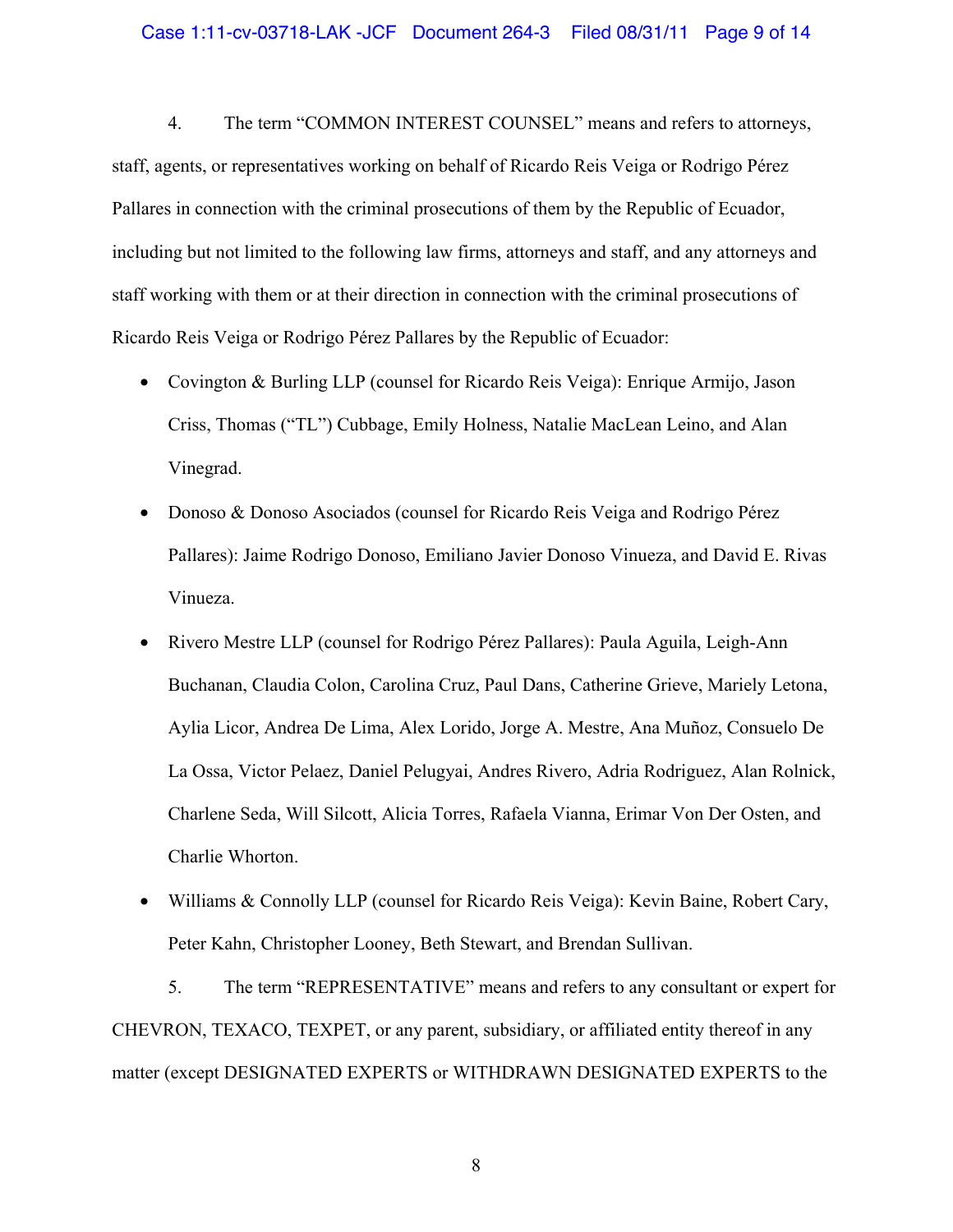#### Case 1:11-cv-03718-LAK -JCF Document 264-3 Filed 08/31/11 Page 10 of 14

extent of their designation or testimony in CHEVRON v. SALAZAR), as well as any other representative of CHEVRON, TEXACO, TEXPET, or any parent, subsidiary, or affiliated entity thereof, as the term "representative" is used in Fed. R. Civ. P.  $26(b)(3)$ , including but not limited to translators, document management companies, public relations consultants, data processing consultants, testifying experts in matters other than CHEVRON v. SALAZAR, non-testifying experts and consultants, and security firms. This category does not include any INVESTIGATOR.

6. The term "INVESTIGATOR" means and refers to any investigative firm or individual investigator retained by OUTSIDE COUNSEL in anticipation of litigation or in preparation for trial relating to the LAGO AGRIO DISPUTES or related matters.

7. The term "DESIGNATED EXPERT" means and refers to Dr. Vladimiro Alvarez Grau; Enrique Barrow Bourie; Dr. William D. Bellamy; Professor David Caron; Sandra Elena; Dr. Robert E. Hinchee; Dr. César Coronel Jones; Brent Kaczmarek; Dr. Michael Kelsh; Dr. Robert A. Leonard; Dr. Thomas McHugh; Dr. Gerald R. McMenamin; Professor Angel R. Oquendo; Professor Jan Paulsson; Dr. Gustavo Romero Ponce; Professor George Priest; M. Teresa Turell, Ph.D.; Dr. Robert F. Wasserstrom; and Michael Younger acting in their capacity as designated experts in CHEVRON v. SALAZAR.

8. The term "WITHDRAWN DESIGNATED EXPERT" means and refers to William D. DiPaolo; Joseph Dooley; Timothy Dutton QC; Alejandro Guzman Brito; Gus R. Lesnevich; Hector A. Mairal; Professor Keith Rayner; Professor Mitchell A. Seligson; Walter Spurrier; and Dr. Theodore D. Tomasi to the extent they acted in a capacity as a designated expert in CHEVRON v. SALAZAR.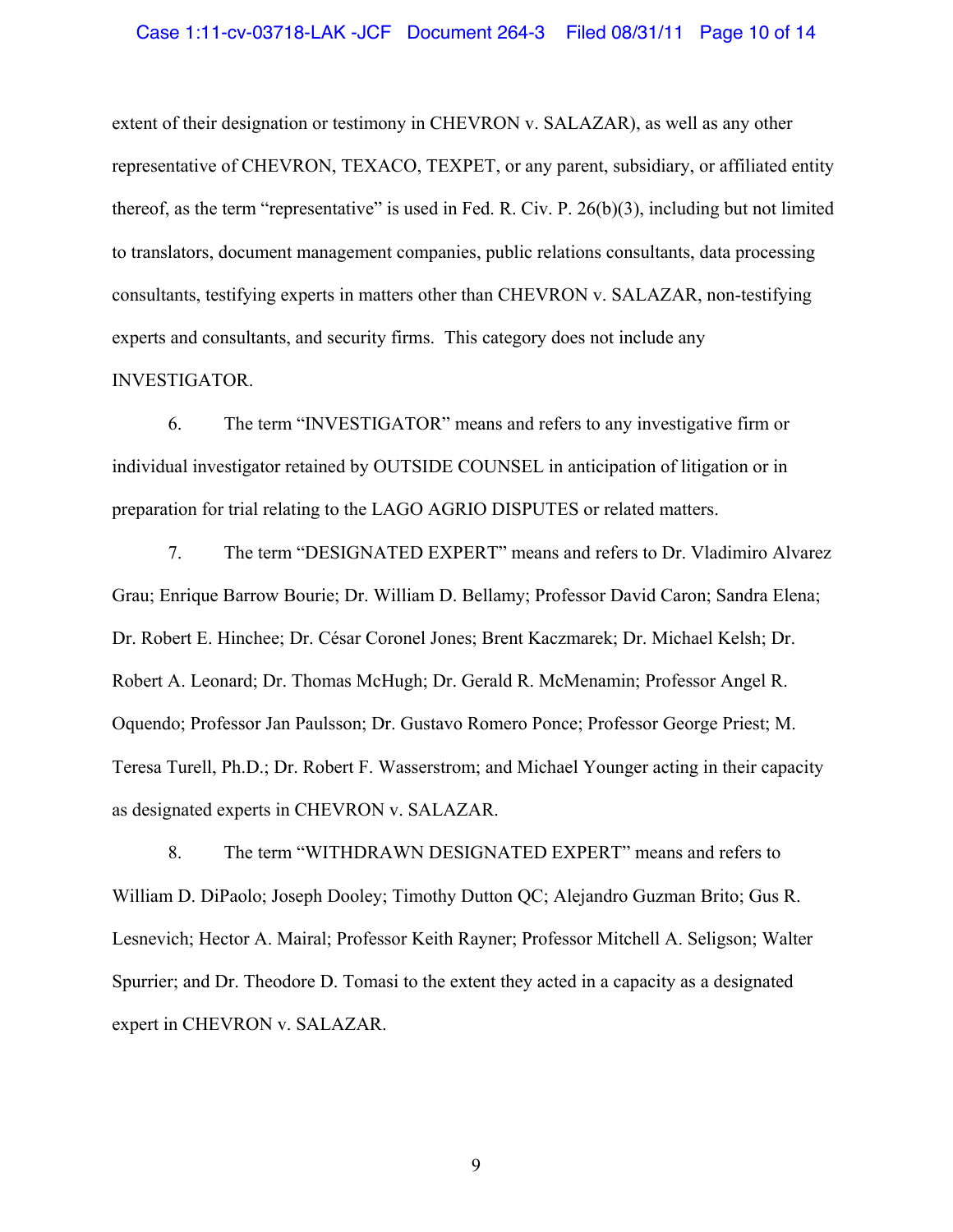9. The term "QUALIFIED THIRD PARTY" means and refers to any third party who has received or provided any DOCUMENT or COMMUNICATION that is subject to the work product doctrine or another protection, where disclosure of the DOCUMENT or COMMUNICATION was made with the reasonable expectation that the DOCUMENT or COMMUNICATION would not be conveyed to a party adverse to the party asserting the protection from disclosure.

#### **B. Terms and Descriptions**

As used in Chevron's Privilege Log, the following terms and descriptions are defined as follows:

10. The term "1999 EMA" means and refers to the Environmental Management Act of 1999 passed by the Republic of Ecuador.

11. The term "AGUINDA LITIGATION" means and refers to the matters of *Maria Aguinda, et al., v. Texaco Inc.*, No. 93-cv-9327 and *Gabriel Ashanga Jota, et al., v. Texaco, Inc.*, No. 94-cv-9266, in the Southern District of New York.

12. The term "ARBITRAL PROCEEDINGS" means and refers to arbitral proceedings between CHEVRON or TEXACO and the Republic of Ecuador related to the LAGO AGRIO LITIGATION and arbitration related litigation, including but not limited to AAA arbitration proceedings between TEXACO and the Republic of Ecuador, BIT arbitration proceedings between CHEVRON and the Republic of Ecuador, commercial BIT arbitration proceeding between CHEVRON and the Republic of Ecuador, and the related actions seeking a stay of arbitration proceedings in Southern District of New York.

13. The term "CHEVRON" means and refers to Chevron Corporation.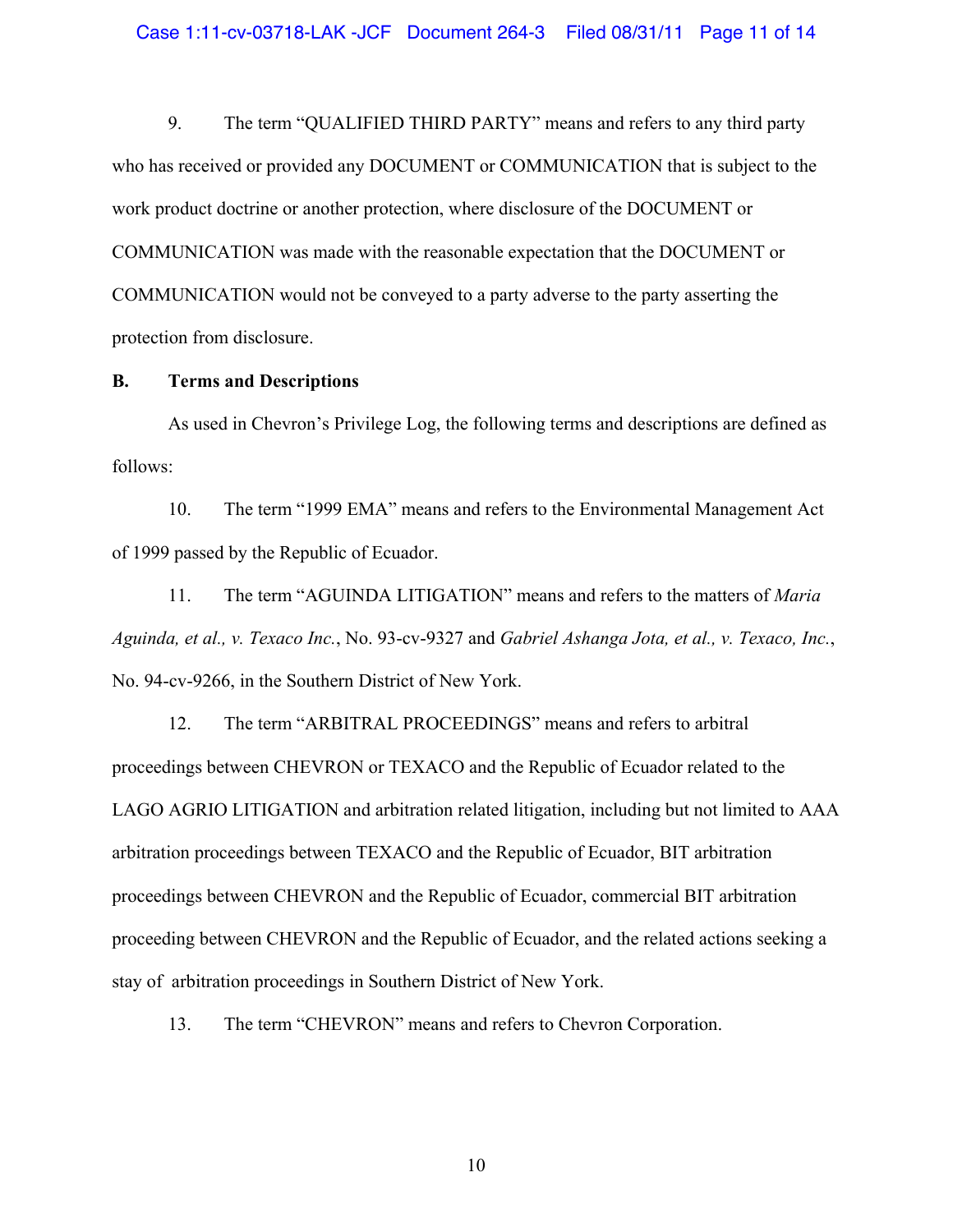14. The term "CHEVRON v. DONZIGER" and/or "CHEVRON v. SALAZAR" means and refers to the matters of *Chevron Corp. v. Donziger*, et al, Case No. 11-cv-0061 and *Chevron Corp. v. Salazar*, et al, Case No. 11-cv-3718, in the Southern District of New York, and any appeals therefrom.

15. The term "CONCESSION AREA" means and refers to the areas within the Oriente District of Eastern Ecuador in which TEXPET conducted petroleum exploration and production operations between 1964 and June 1990.

16. The term "COMMUNICATION" is used as defined in S.D.N.Y. Local Rule  $26.3(c)(1)$ .

17. The term "DOCUMENT" is used as defined in S.D.N.Y. Local Rule  $26.3(c)(3)$ .

18. The term "GOVERNMENT MATTERS" means and refers to any

COMMUNICATIONS, analysis, or other work product relating to any government, government agency, or government official, including the United States Government, the Government of Ecuador, or any agency or official thereof, concerning the LAGO AGRIO DISPUTES.

19. The term "LAGO AGRIO LITIGATION" means and refers to the matter of *Maria Aguinda y Otros v. Chevron Corporation*, No. 002-2003, in the Provincial Court of Justice of Sucumbios, Ecuador, and related court filings and proceedings, the judgment entered against CHEVRON in that matter, and any appeals therefrom.

20. The term "LAGO AGRIO DISPUTES" means and refers to the disputes related to alleged hydrocarbon pollution in the CONCESSION AREA with TEXPET, TEXACO, or CHEVRON, comprising numerous legal proceedings, media campaigns, threats, intimidations, and other conduct.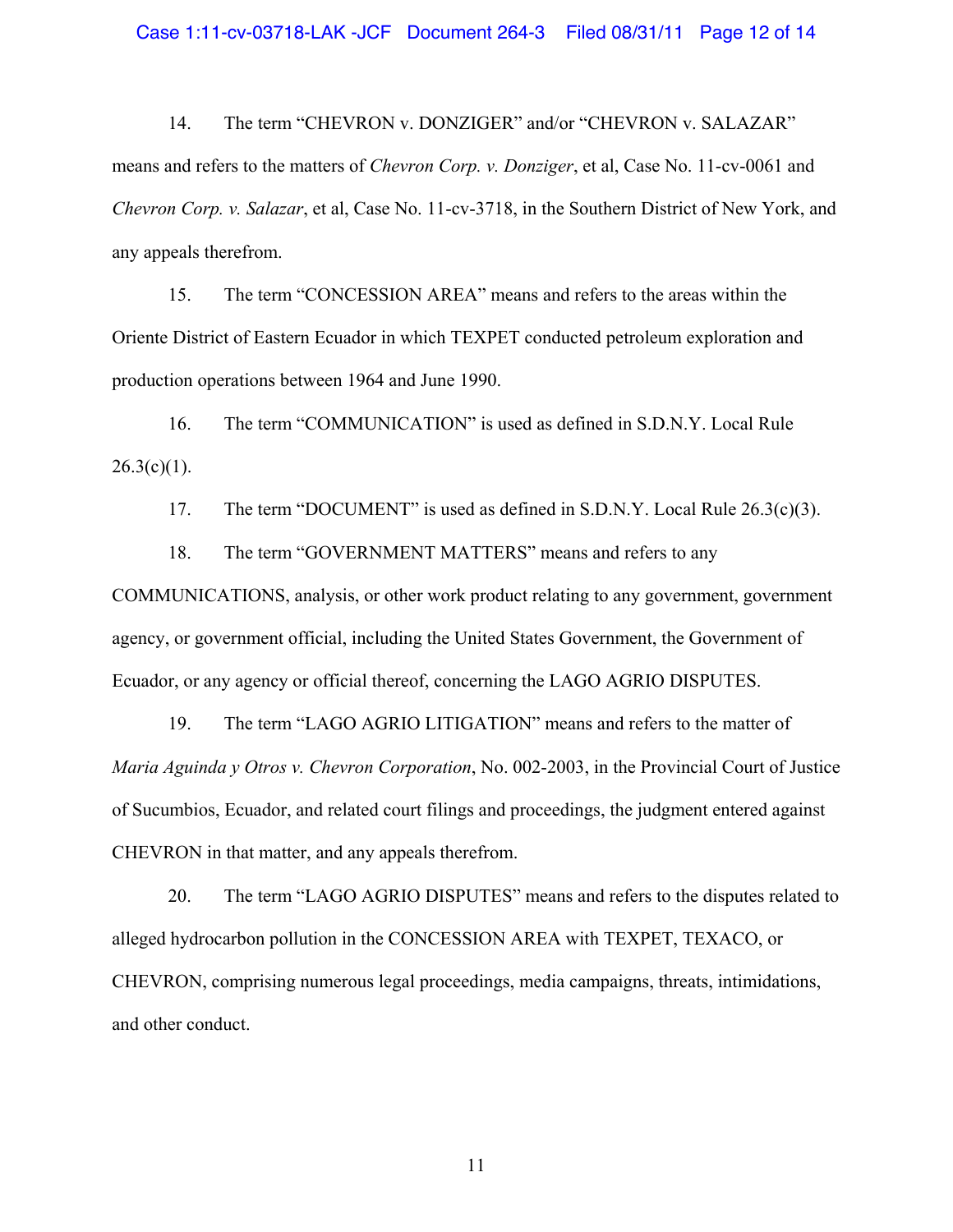#### Case 1:11-cv-03718-LAK -JCF Document 264-3 Filed 08/31/11 Page 13 of 14

21. The term "LAGO AGRIO PLAINTIFFS" means and refers to the named plaintiffs in the LAGO AGRIO LITIGATION, their counsel, public relations representatives, consultants, lobbyists, and other agents.

22. The term "PATTON BOGGS ACTION" means and refers to the acquisition of the Breaux-Lott Group by Patton Boggs, the conflict of interest between the Breaux-Lott Group's work on behalf of Chevron and Patton Boggs' work on behalf of the Lago Agrio Plaintiffs, and any related actions brought by or on behalf of Patton Boggs against Chevron and Gibson, Dunn & Crutcher LLP, including but not limited to *Patton Boggs LLP v. Chevron Corp*. et al, Case No. 1:11-cv-00799 (D.D.C.).

23. The term "REMEDIATION" means and refers to the following agreements and the performance of any legal obligation or scope of work contained therein: (1) Memorandum of Understanding between The Government of Ecuador, Petroecuador and Texaco Petroleum Company, Dec. 14, 1994; (2) Contract for Implementing of Environmental Work and Release From Obligations, Liability and Claims between the Republic, Petroecuador and TexPet, May 4, 1995; (3) Final Act and Release, Sept. 30, 1998; (4) Statement of Work; and (5) the Remedial Action Plan.

24. The term "SETTLEMENT AND RELEASE" means and refers to the settlement, remediation, and release agreements obtained by TEXACO and TEXPET in connection with the CONCESSION AREA, including but not limited to the 1994 Memorandum of Understanding, 1995 Settlement Agreement, the 1996 Municipality Releases, and the 1998 Final Release.

25. The term "TEXACO" means and refers to Texaco, Inc.

26. The term "TEXPET" means and refers to Texaco Petroleum Company.